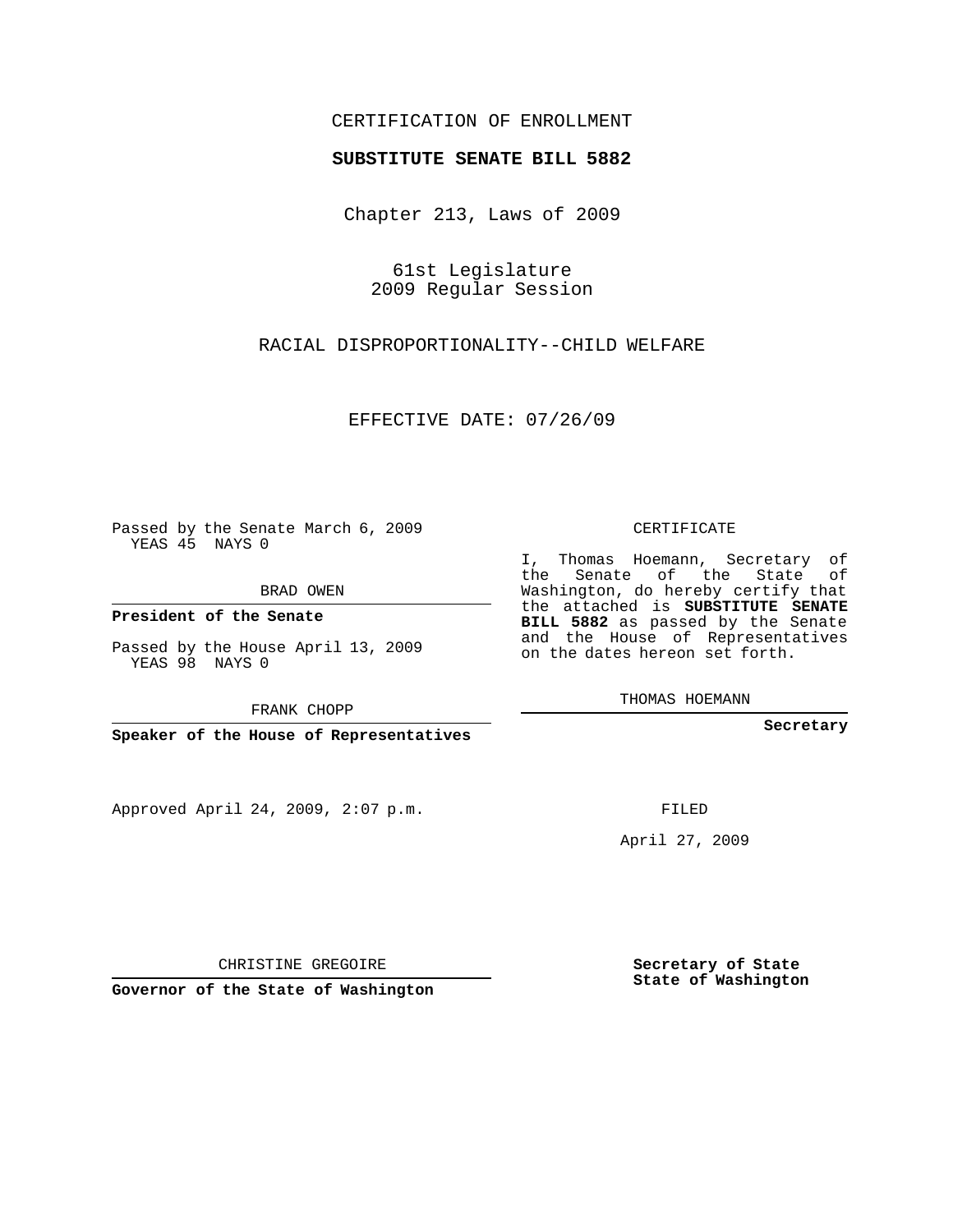## **SUBSTITUTE SENATE BILL 5882** \_\_\_\_\_\_\_\_\_\_\_\_\_\_\_\_\_\_\_\_\_\_\_\_\_\_\_\_\_\_\_\_\_\_\_\_\_\_\_\_\_\_\_\_\_

\_\_\_\_\_\_\_\_\_\_\_\_\_\_\_\_\_\_\_\_\_\_\_\_\_\_\_\_\_\_\_\_\_\_\_\_\_\_\_\_\_\_\_\_\_

Passed Legislature - 2009 Regular Session

## **State of Washington 61st Legislature 2009 Regular Session**

**By** Senate Human Services & Corrections (originally sponsored by Senators Kauffman, McAuliffe, Regala, Shin, and Kline)

READ FIRST TIME 02/25/09.

 AN ACT Relating to an evaluation of two recommendations made by the racial disproportionality advisory committee; adding a new section to chapter 13.34 RCW; and creating a new section.

BE IT ENACTED BY THE LEGISLATURE OF THE STATE OF WASHINGTON:

 NEW SECTION. **Sec. 1.** (1) The legislature finds that research conducted by the Washington state institute for public policy released in June 2008, demonstrates that racial disproportionality exists in Washington's child welfare system and that the greatest disproportionality occurs when the initial referral to child protective services is made and when the decision is made to place a child in out- of-home care. The institute's research also demonstrates that children of African-American, Native American, and Latino families have disproportionately longer lengths of stay in foster care.

 (2) The legislature finds further that the department of social and health services, in a December 2008 report issued pursuant to Substitute House Bill No. 1472 of 2007, identified initial recommendations for remediation of racial diproportionality, including examining specific current child welfare practices, structured